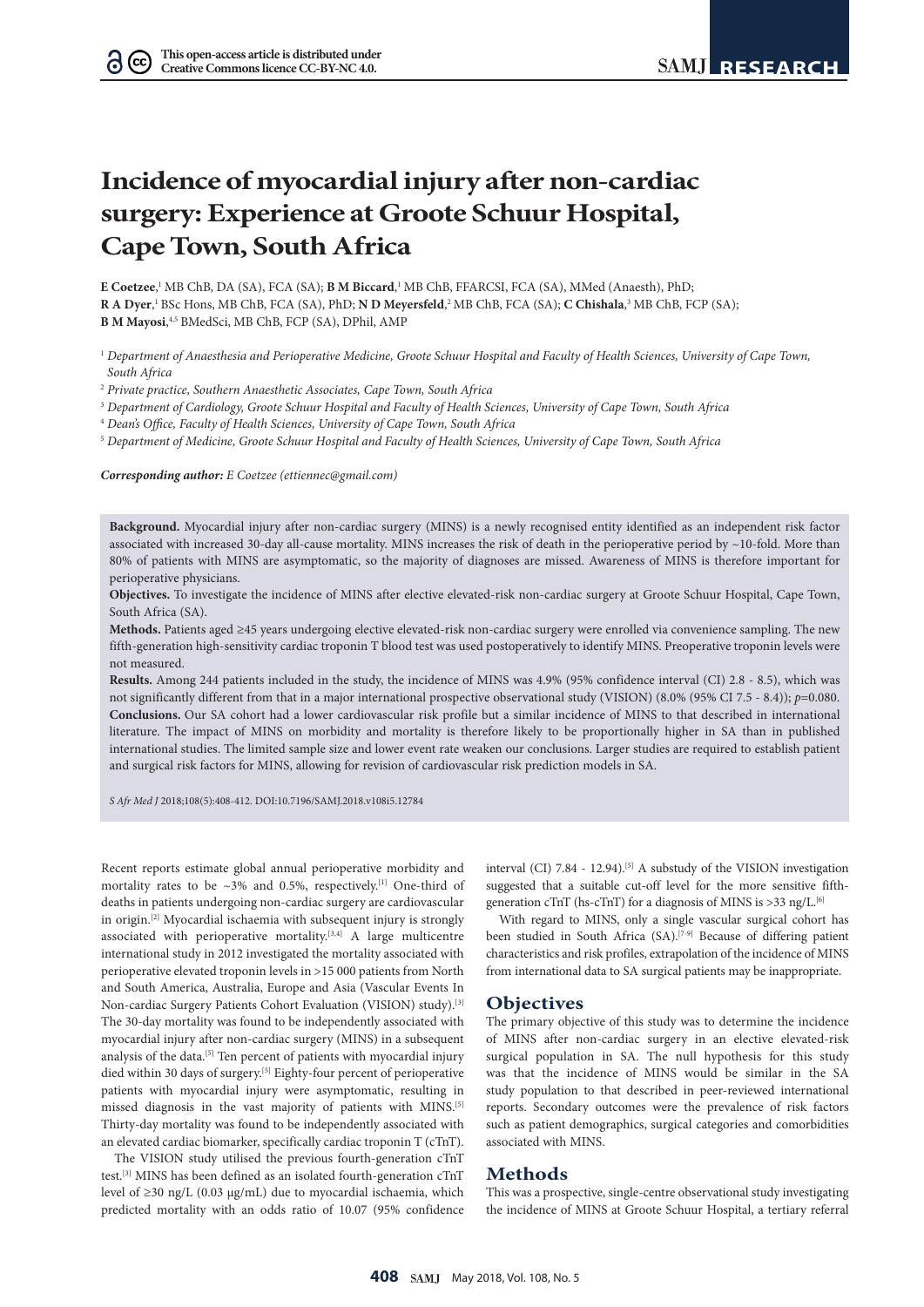centre in Cape Town, SA. Patients aged ≥45 years presenting for elective elevated-risk non-cardiac surgery were eligible. Elevatedrisk surgery was defined as all surgery with a predicted risk of major adverse cardiac events of >1%.[10] This included all intra-abdominal, non-cardiac thoracic, joint replacement, major orthopaedic and vascular surgery. Patients were selected by means of convenience sampling from November 2014 to February 2016, and only these patients were included in the study.

Enrolled patients were investigated for MINS, defined as an elevated postoperative hs-cTnT level suspected to be due to myocardial ischaemia, with no other known non-ischaemic causes of troponin elevation. Once patients were enrolled, postoperative blood samples were collected. Specimens were analysed using the Troponin T hs (highly sensitive) immunoassay (Roche Diagnostics, Germany).

After approval from the Human Research Ethics Committee of the University of Cape Town (ref. no. 818/2014), data collection was commenced. Theatre lists were interrogated and patients with appropriate inclusion criteria were identified. Informed consent was obtained postoperatively, after which appropriate blood samples were taken. In the majority of patients (90.6%), one blood sample was taken within 24 hours of surgery. In the remainder, a second sample was taken within 72 hours. If two samples were taken, the highest troponin elevation was recorded. MINS was diagnosed if the postoperative hs-cTnT level was >33 ng/L.

As sampling only commenced after surgery, we could not identify patients with pre-existing cTnT elevation. Known preoperative myocardial infarction, pulmonary embolism, sepsis and renal dysfunction were therefore also grounds for exclusion because of the direct or indirect influence of these conditions on measured postoperative cTnT. Renal impairment was defined using international guidelines.[11,12] Further exclusion criteria included pre-existing hypotension and low-risk surgery such as ophthalmic and superficial plastic surgery. Other comorbidities were identified during the patient interview. Postoperative mortality data were not collected.

A *post hoc* decision was made to present some of the key characteristics of the Groote Schuur Hospital cohort, the SA vascular surgery cohort and the VISION cohort in order to provide further insight into the incidence of MINS in the Groote Schuur patients.<sup>[3,8]</sup> A statistical comparison of these characteristics between the Groote Schuur cohort and the VISION cohort was conducted.

#### **Statistical analysis**

Based on previous studies, a prevalence of MINS of 10 - 15% was estimated for our study population. On this basis, a sample size of 219 - 266 would be required for a 95% CI of 10% for the estimate of the prevalence of MINS. A sample size of 300 was targeted.

Statistical analysis was done using Minitab 17 Statistical Software (Minitab, USA).<sup>[13]</sup> Continuous variables were described using sample means and standard deviations (SDs) and categorical variables using sample medians and interquartile ranges. Where statistical comparisons were made between continuous variables, the unpaired *t*-test was used, while categorical data were compared using the  $\chi^2$  test or the  $\chi^2$  test with Yates's correction, as appropriate.

### **Results**

During the data collection period (16 months), theatre lists were actively interrogated for only 39 weeks owing to researcher availability. For this reason, convenience sampling was our method of selection. During that time, ~1 100 patients underwent elective surgery, of whom 301 were eligible. The flow diagram of patient recruitment is shown in Fig. 1. The majority of initial exclusions were because

of inappropriate age and/or low-risk surgery. The final number of patients included was 244.

The patient demographic details, surgical categories and comorbidities are shown in Table 1. The majority of patients were in the younger age category, 45 - 65 years. General and gynaecological



*Fig. 1. Flow diagram of patient recruitment.*

| Table 1. Patient characteristics                        |                     |  |  |
|---------------------------------------------------------|---------------------|--|--|
| Included patients, N                                    | 244                 |  |  |
| Females, $n$ $(\%)$                                     | 139(57.0)           |  |  |
| Age (years)                                             |                     |  |  |
| Mean (SD)                                               | 60.5(9.4)           |  |  |
| 45 - 64, % (95% CI)                                     | $68.9(62.8 - 74.3)$ |  |  |
| 65 - 75, % (95% CI)                                     | $23.8(18.8 - 29.5)$ |  |  |
| $>75$ , % (95% CI)                                      | $6.6(4.0 - 10.5)$   |  |  |
| Surgical categories, $n$ (%)                            |                     |  |  |
| General                                                 | 63(25.8)            |  |  |
| Gynaecological                                          | 52(21.3)            |  |  |
| Orthopaedic                                             | 40(16.4)            |  |  |
| Urological                                              | 27(11.1)            |  |  |
| Vascular                                                | 18(7.4)             |  |  |
| Otolaryngological                                       | 16(6.6)             |  |  |
| Thoracic                                                | 9(3.7)              |  |  |
| Neurological                                            | 3(1.2)              |  |  |
| Comorbidities*                                          |                     |  |  |
| Median (IQR)                                            | $1(1-2)$            |  |  |
| Hypertension, $n$ (%)                                   | 161(66.0)           |  |  |
| Malignancy, $n$ (%)                                     | 78 (32.0)           |  |  |
| Smoking, $n$ $(\%)$                                     | 69(28.3)            |  |  |
| Diabetes mellitus, $n$ (%)                              | 50(20.5)            |  |  |
| Hypercholesterolaemia, n (%)                            | 47 (19.3)           |  |  |
| Previous myocardial infarction, $n$ (%)                 | 20(8.2)             |  |  |
| Previous stroke, $n$ (%)                                | 15(6.1)             |  |  |
| Previous heart failure, n (%)                           | 6(2.5)              |  |  |
| all to discovered to a construction of the construction |                     |  |  |

\*Since some patients suffered from more than one comorbidity, these percentages do not add up to 100.

f to see the second deviation; CI = confidence interval; IQR = interquartile range.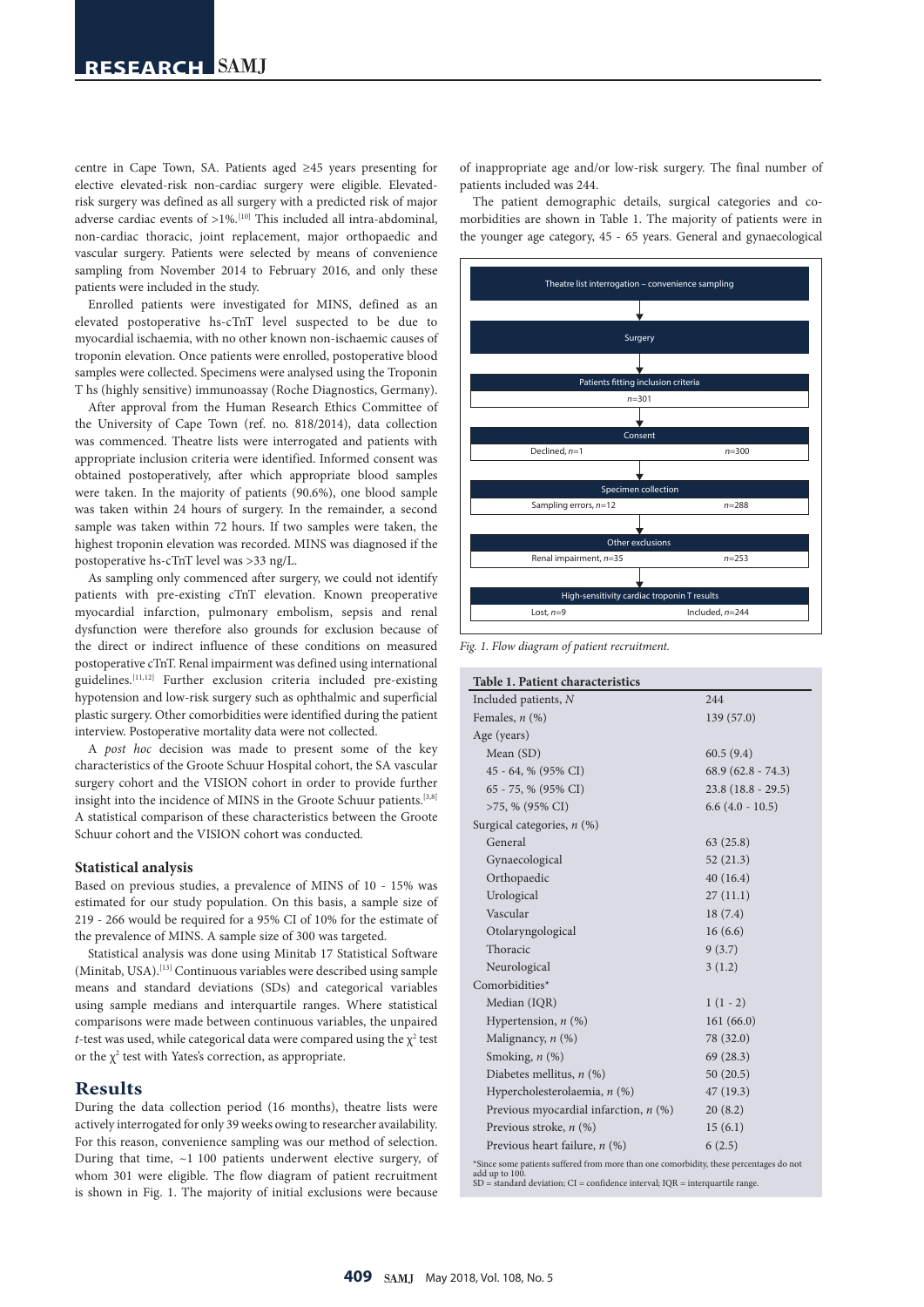surgery were the most common operations performed, which explains the higher proportion of female participants. Hypertension and malignancy were the most frequently recorded comorbidities. The hs-cTnT results are reported in Table 2.

The incidence of MINS was 4.9% (95% CI 2.8 - 8.5). There were inadequate data for multivariate regression analysis to investigate associations between patient or surgical risk factors and MINS.

Comparisons between the Groote Schuur, SA vascular and VISION cohorts are shown in Table 3. There was no significant difference in the incidence of MINS between the Groote Schuur and VISION studies. The Groote Schuur cohort had younger patients, fewer male patients and more hypertension. The Groote Schuur patients underwent more elective and vascular surgery than the VISION cohort.

#### **Discussion**

The main finding of this study was that the incidence of MINS in the elective elevated-risk surgical population in SA was comparable to reports from a large international study. It was impossible to perform a risk-adjusted analysis to compare the incidence of MINS between the Groote Schuur and VISION cohorts. A previous comparison between the South African Surgical Outcomes Study (SASOS) and the European Surgical Outcomes Study (EuSOS) suggested that SA surgical patients have a lower risk profile than surgical patients in Europe.<sup>[14]</sup> The patients in our study probably had a lower cardiovascular risk profile, as they were younger, included fewer males and had more elective surgery than the VISION cohort, as seen in Table 3. This has important public health implications for SA, because of the major morbidity and mortality associated with MINS.

Current perioperative morbidity rates translate into major complications in ~7 million patients and 1 million deaths per

| Table 2. High-sensitivity cTnT results at Groote Schuur<br><b>Hospital</b>                                                                         |                         |  |  |
|----------------------------------------------------------------------------------------------------------------------------------------------------|-------------------------|--|--|
| cTnT undetectable, $n$ (%)                                                                                                                         | 42(17.2)                |  |  |
| $cTnT$ (ng/L), median (IQR)                                                                                                                        | $7(4-14)$               |  |  |
| $cTnT$ (ng/L), median >33 ng/L (IQR)                                                                                                               | $60(37 - 83)$           |  |  |
| cTnT >99th percentile*, $n$ (%) (95% CI)                                                                                                           | $55(22.5)(17.8 - 28.2)$ |  |  |
| cTnT >33 ng/L <sup>†</sup> , n (%) (95% CI)                                                                                                        | $12(4.9)(2.8 - 8.5)$    |  |  |
| cTnT > 53 ng/L, $n$ (%) (95% CI)                                                                                                                   | $7(2.9)$ $(1.3 - 5.9)$  |  |  |
| $cTnT =$ cardiac troponin T; $IQR =$ interguartile range; $CI =$ confidence interval.<br>$*$ >14 ng/L.<br><sup>†</sup> Primary outcome definition. |                         |  |  |

annum in the immediate perioperative period, since >200 million surgical operations are performed worldwide per year.<sup>[1]</sup> Studies from high-income countries suggest that 50% of major adverse perioperative events could be avoided.<sup>[1]</sup> Research on the cause and prevention of perioperative complications could therefore benefit global healthcare.

Myocardial ischaemia remains a major cause of perioperative morbidity and mortality.[15] To provide some perspective, 7% of medical patients who are treated in hospital for an acute myocardial infarction die within 30 days.<sup>[16]</sup> Patients may present with myocardial ischaemia either as a medical emergency or in the perioperative period. Both appear to have a significant 30-day mortality, but their clinical presentations are very different. The diagnosis of myocardial infarction in medical patients relies on clinical symptoms and signs *in addition to* positive special investigations (electrocardiogram, cardiac biomarkers, cardiac imaging studies).[17] A recent review suggests that the high proportion of silent presentations and the lack of high-grade evidence for therapeutic interventions could explain the hesitancy of perioperative clinicians to adopt MINS as a significant perioperative event.<sup>[18]</sup> However, it is clear that MINS results in significant morbidity and mortality and poses a significant public health burden.<sup>[5]</sup>

Cardiac biomarkers utilised for the diagnosis of myocardial infarction require predefined reference limits. These limits or cutoff values are derived from healthy individuals.<sup>[19-21]</sup> Analysis of data from the VISION study showed not only that elevation of the cardiac biomarker cTnT was the strongest predictor of 30-day mortality, but also that the magnitude of troponin elevation correlated with risk. The VISION study attempted to predict mortality related to increasing levels of fourth-generation cTnT, in combination with the clinical presentation. Adding positive symptomatology to the model did not change the diagnostic threshold, and the diagnosis had the same prognostic importance for mortality as a myocardial infarction diagnosed using the Universal Definition of Myocardial Infarction.[5]

Correlations between the fourth- and fifth-generation cTnT test do exist. A fourth-generation cTnT level of 30 ng/L correlates with a fifth-generation cTnT (hs-cTnT) level of ~53 ng/L. However, a substudy of the VISION investigation found that the 95th percentile value for perioperative patients was 33 ng/L (95% CI 26 - 49 ng/L) for hs-cTnT.<sup>[6,22]</sup> The cumulative proportion of patients with a fourthgeneration cTnT level >30 ng/L was 9%, compared with 7 - 10% >33 ng/L using the hs-cTnT.

**Table 3. Comparison between the GSH cohort, the SA vascular surgical cohort and the VISION study[3,8]**

|                                             |              | SA vascular cohort      |                     |             |
|---------------------------------------------|--------------|-------------------------|---------------------|-------------|
|                                             | $GSH(N=244)$ | $(N=788)$               | VISION $(N=15 133)$ | $p$ -value* |
| Age (years), mean (SD)                      | 60.5(9.4)    | 58.3 (14.2)             | <b>NR</b>           |             |
| Age 45 - 64 years, $n$ (%)                  | 168(68.9)    | NR                      | 7436(50.9)          | < 0.001     |
| Males, $n$ $(\%)$                           | 105(43.0)    | 512(65.0)               | 7339(49.5)          | 0.044       |
| Hypertension, $n$ (%)                       | 161(66.0)    | 540 (68.5)              | 7 709 (50.9)        | < 0.001     |
| Diabetes mellitus, $n$ (%)                  | 50(20.5)     | 338 (42.9)              | 2952(19.5)          | 0.761       |
| History of coronary artery disease, $n$ (%) | 20(8.2)      | 275(34.9)               | 1832(12.1)          | 0.078       |
| History of stroke, $n$ (%)                  | 15(6.1)      | 159(20.2)               | 696(4.6)            | 0.323       |
| History of heart failure, $n$ (%)           | 6(2.5)       | 37(4.7)                 | 703(4.6)            | 0.151       |
| Vascular surgery, $n$ (%)                   | 18(7.4)      | 788 (100)               | 504(3.3)            | 0.001       |
| Elective surgery, $n$ (%)                   | 244(100)     | NR                      | 12 991 (85.8)       | < 0.001     |
| Incidence of MINS, $n/N$ (%)                | 12/244(4.9)  | $25/509(5.0)^{\dagger}$ | 1200/15065(8.0)     | 0.080       |

GSH = Groote Schuur Hospital; SA = South African; VISION = Vascular Events In Non-cardiac Surgery Patients Cohort Evaluation; SD = standard deviation; NR = not recorded;

MINS = myocardial injury after noncardiac surgery. \*Comparison between GSH and VISION cohorts. † Reported troponin level above the 99th centile reference range.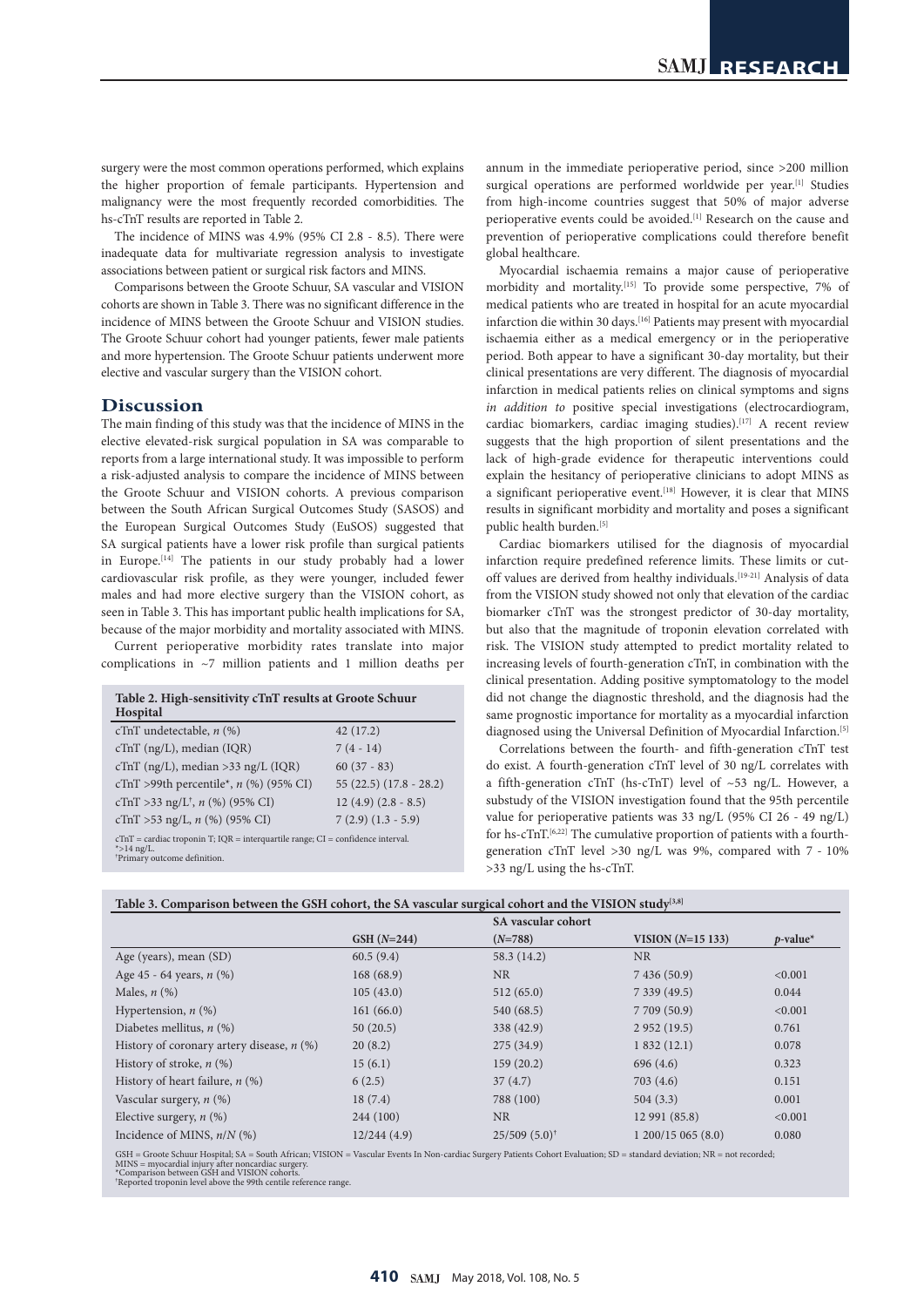The fifth-generation cTnT (hs-cTnT) used in the present study has improved diagnostic sensitivity to nearly 100% in patients presenting as a medical emergency; a level >14 ng/L suggests myocardial necrosis.[21,23] The increased sensitivity has added complexity to the interpretation of perioperative changes in troponin levels, and specificity is reduced because of the many alternative causes of troponin elevation during this period.[21] Carbon monoxide poisoning, renal failure, heart failure, acute pericarditis, acute exacerbation of chronic obstructive airway disease, chemotherapyrelated myocardial damage, pulmonary hypertension, pulmonary embolism, sepsis, stroke and subarachnoid haemorrhage can all result in cTnT elevations.[24-35] Not all of these elevations appear to affect prognosis consistently, especially in non-surgical patients. However, in the perioperative period cTnT elevation appears to be a robust marker for predicting outcome, and is independently associated with a 10% 30-day mortality.<sup>[5,36]</sup> Preoperative hs-cTnT elevation, as well as an absolute rise of >9 ng/L hs-cTnT, have consistently been shown to have a significant short- and long-term effect on perioperative mortality.[37]

Our study has implications for cardiovascular risk stratification in SA. Our patients have a similar incidence of MINS to that of international cohorts, despite a possible lower risk profile, which suggests that the current international cardiovascular risk prediction models may be inappropriate for SA patients and/or they may be incorrectly calibrated, resulting in an underestimation of cardiovascular risk in SA surgical patients. This finding is supported by recent literature which suggests that utilising the revised cardiac risk index in SA patients may be inappropriate, especially in vascular surgery.<sup>[9]</sup> Another confounder may be the HIV epidemic in southern Africa, with HIV-positive patients undergoing vascular surgery having fewer of the usually cited cardiovascular risk factors than HIV-negative patients, but similar perioperative morbidity and mortality.[7] The development of an appropriate and well-calibrated perioperative cardiovascular risk prediction model is necessary in SA. A large SA cohort is first necessary to determine calibration of cardiovascular risk factors in SA patients.

The evidence for preventive and therapeutic strategies for MINS is lacking.<sup>[18,38]</sup> The current literature suggests implementation of simple strategies when MINS is suspected, including appropriate surveillance in the form of regular screening of troponin levels.<sup>[18,38]</sup> Furthermore, intraoperative prevention should focus on optimising myocardial oxygen supply and demand. Once MINS is diagnosed in the postoperative setting, interdisciplinary management should be initiated. In addition, aspirin and statin therapy show potential benefit, and studies investigating specific therapeutic and preventive measures are in progress.<sup>[18]</sup>

#### **Study limitations**

Although we screened >1 100 patients, our sample size remained relatively small, and the event rate was lower than expected, so the primary outcome had a wider than anticipated CI. The incidence of MINS in our population was lower than we expected. This may be explained in part by our methodology of single postoperative troponin sampling per patient, while the VISION study had a median of three troponin samples per patient. Furthermore, VISION included both elective and emergency surgery, and as our study only included elective surgeries, this too may have led to a lower incidence of MINS. Together with the lower event rate, our study now appears to be underpowered to achieve all our secondary objectives of establishing associations with MINS. However, as our data suggest a similar incidence of MINS to an international cohort,

we would recommend routine perioperative troponin surveillance for intermediate- to high-risk surgical patients in SA.

In addition, the intended multivariate analysis examining the association of patient factors and MINS could not be performed. The high exclusion rate was to avoid confounders for postoperative hs-cTnT elevation that may not have been secondary to myocardial ischaemia. It is possible that the incidence may be higher than reported, since we excluded many patients at high risk of cardiovascular complications who had comorbidities that may be associated with cTnT release due to causes other than ischaemia.

## **Conclusions**

Since SA still lacks population-specific prognostic values for hs-cTnT, the present study serves as an initial indicator of the incidence of MINS, while also providing guidance for sample size calculation for future larger studies that could identify patient or surgical risk factors for poor outcomes due to MINS. This study failed to demonstrate a difference in the incidence of MINS between our SA cohort and the VISION cohort, although the study limitations weaken our conclusions. Although this study did not specifically examine the association between MINS and major perioperative morbidity and mortality in SA patients, the methodology of the VISION analysis suggests that the associated perioperative morbidity is universally applicable, and our study therefore suggests that MINS has significant implications for public health outcomes in SA. International guidelines promote the utility of troponin surveillance, and a recent study found troponin surveillance to be financially viable in SA.[39,40] Our data suggest that postoperative troponin surveillance is necessary in elevated-risk non-cardiac surgical patients in SA.

**Acknowledgements.** The authors thank Prof. Bongani Mayosi and his research team for assisting in data collection.

**Author contributions.** The research protocol was produced by EC, NDM, RAD and BMM. Data collection was done by EC, NDM and CC. The final article was drafted by EC and revised and corrected by BMB and RAD. All authors participated in final proofreading and revision.

#### **Funding.** None.

**Conflicts of interest.** None.

- 1. Weiser TG, Regenbogen SE, Thompson KD, et al. An estimation of the global volume of surgery: A modelling strategy based on available data. Lancet 2008;372(9633):139-144. [https://doi.org/10.1016/](https://doi.org/10.1016/S0140-6736(08)60878-8 ) [S0140-6736\(08\)60878-8](https://doi.org/10.1016/S0140-6736(08)60878-8 )
- 2. Boersma E, Kertai MD, Schouten O, et al. Perioperative cardiovascular mortality in noncardiac surgery: Validation of the Lee cardiac risk index. Am J Med 2005;118(10):1134-1141. [https://doi.](https://doi.org/10.1016/j.amjmed.2005.01.064 ) [org/10.1016/j.amjmed.2005.01.064](https://doi.org/10.1016/j.amjmed.2005.01.064 )
- 3. Devereaux PJ, Chan MT, Alonso-Coello P, et al. Association between postoperative troponin levels and 30-day mortality among patients undergoing noncardiac surgery. JAMA 2012;307(21):2295-2304.
- https://doi.org/10.1001/jama.2012.5502 4. Biccard BM, Rodseth RN. The pathophysiology of peri-operative myocardial infarction. Anaesthesia
- 2010;65(7):733-741. <https://doi.org/10.1111/j.1365-2044.2010.06338.x> 5. Botto F, Alonso-Coello P, Chan MTV, et al. Myocardial injury after noncardiac surgery. Anesthesiology 2014;120(3):564-578. https://doi.org/10.1097/ALN.0000000000000113 6. Kavsak PA, Walsh M, Srinathan S, et al. High sensitivity troponin T concentrations in patients
- undergoing noncardiac surgery: A prospective cohort study. Clin Biochem 2011;44(12):1021-1024. https://doi.org/10.1016/j.clinbiochem.2011.05.017
- 7. Redman LA, Naidoo P, Biccard BM. HIV, vascular surgery and cardiovascular outcomes: A South African cohort study. Anaesthesia 2014;69(3):208-213. https://doi.org/10.1111/anae.12521
- 8. Biccard BM, Naidoo P, de Vasconcellos K. What is the best pre-operative risk stratification tool for major adverse cardiac events following elective vascular surgery? A prospective observational cohort study evaluating pre-operative myocardial ischaemia monitoring and biomarker analysis. Anaesthesia 2012;67(4):389-395. <https://doi.org/10.1111/j.1365-2044.2011.07020.x>
- 9. Moodley Y, Naidoo P, Biccard BM. The South African Vascular Surgical Cardiac Risk Index (SAVS-CRI): A prospective observational study. S Afr Med J 2013;103(10):746-750. [https://doi.org/10.7196/](https://doi.org/10.7196/SAMJ.6967 ) SAMI<sub>69</sub>
- 10. Fleisher L, Fleischmann KE, Auerbach AD, et al. 2014 ACC/AHA guideline on perioperative cardiovascular evaluation and management of patients undergoing noncardiac surgery: A report of the American College of Cardiology/American Heart Association Task Force on Practice Guidelines.
- Circulation 2014;130(24):1-105. https://doi.org/10.1161/CIR.0000000000000106 11. Kellum J, Lameire N, Aspelin P, et al. Summary of recommendation statements. Kidney Int Suppl
- 2012;2(1):8-12. https://doi.org/10.1038/kisup.2012.7 12. KDIGO 2012 Clinical Practice Guideline for the Evaluation and Management of Chronic Kidney Disease: Abstract. Kidney Int Suppl 2013;3(1):1-150. https://doi.org/10.1038/kisup.2012.76